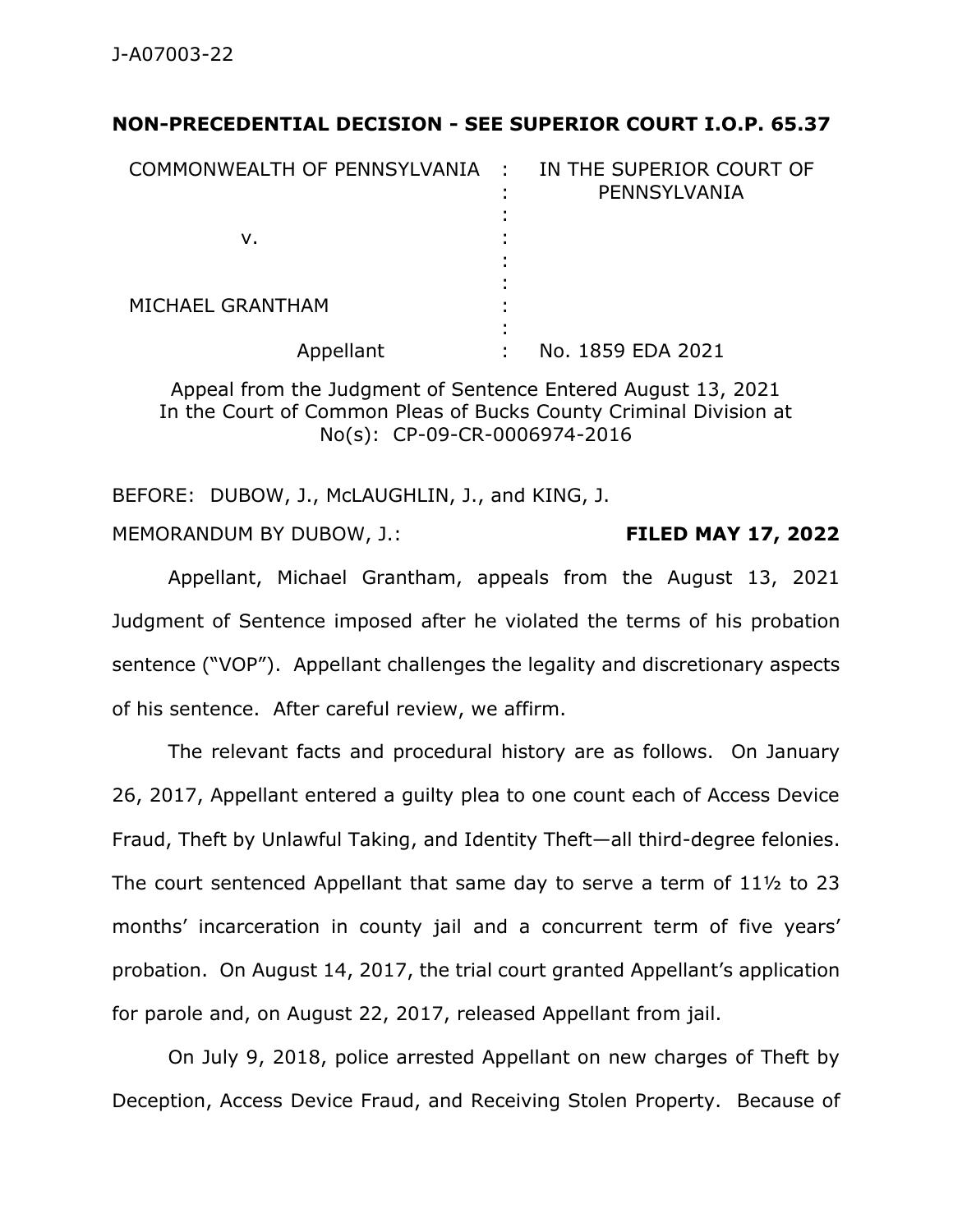## J-A07003-22

this arrest, on August 27, 2018, the trial court issued a bench warrant for Appellant for a parole and probation violation.

On June 12, 2019, the trial court found Appellant in violation of his parole and probation and revoked them. The court resentenced Appellant to serve his back time of 11 months' and 15 days' incarceration, subject to immediate parole to a New Jersey detainer. The court also imposed a term of two years' probation, to be served consecutive to his parole. $<sup>1</sup>$ </sup>

Subsequently, Appellant was arrested in New York and pleaded guilty to Grand Larceny, but failed to appear for sentencing. Later, on October 19, 2019, police in Washington, D.C. arrested Appellant and charged him with federal Theft and Attempted Credit Card Fraud offenses. Ultimately, Appellant pleaded guilty to those charges and the judge ordered Appellant to turn himself in on his out-of-state warrants.

Appellant failed to turn himself in as ordered. His Bucks County parole officer made repeated, unsuccessful attempts to contact him.

On October 30, 2020, the trial court issued an absconder's warrant with an attached affidavit from the Bucks County Department of Adult Probation and Parole. The affidavit noted that, in August 2020, the out-of-state judge "ordered [Appellant] to turn himself in on his Pennsylvania warrants and [he]

<sup>&</sup>lt;sup>1</sup> Appellant's parole period expired on May 27, 2020, and his probation period commenced.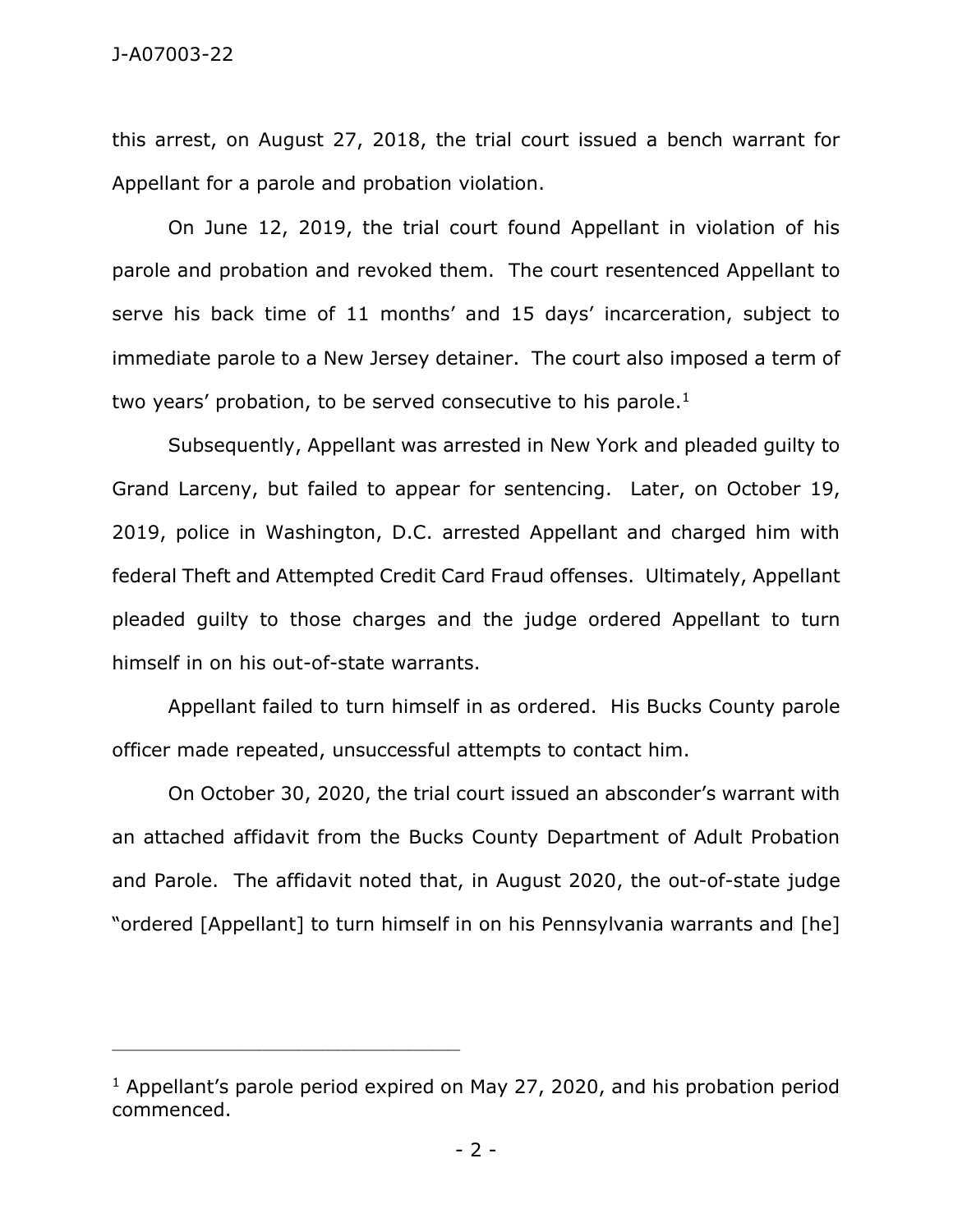has failed to do so."<sup>2</sup> The affidavit further stated that Appellant's probation officer had been unable to contact Appellant when Appellant was not in custody and that his whereabouts remained unknown as of October 28, 2020.<sup>3</sup>

On August 13, 2021, the trial court held a probation violation hearing. Bucks County Adult Probation Officer Katie Fanto testified at the hearing, establishing, *inter alia*, the facts set forth above. Officer Fanto also testified that Appellant remained out of custody until December 8, 2020, before being reincarcerated in Montgomery County and then in Lancaster County for parole and probation violations.

Appellant conceded at the hearing that he was out of custody when the court issued the October 29, 2020 absconder's warrant. His counsel noted that the violations at issue at the hearing concerned both new offenses and his failure to report.

Following the hearing, the court found Appellant in violation of his probation. That same day, the trial court terminated Appellant's probation and sentenced him to a term of 2½ to 7 years' incarceration.

On August 21, 2021, Appellant filed a Motion for Reconsideration of Sentence so that he could "present additional evidence of character witness testimony, employment opportunities, and documentation supporting his

<sup>2</sup> *See* Affidavit of Adult Probation Officer Katie L. Fanto appended to Order dated 10/29/20.

<sup>&</sup>lt;sup>3</sup> As noted above, by this time, Appellant's parole period had expired and he had begun to serve his consecutive 2-year period of probation.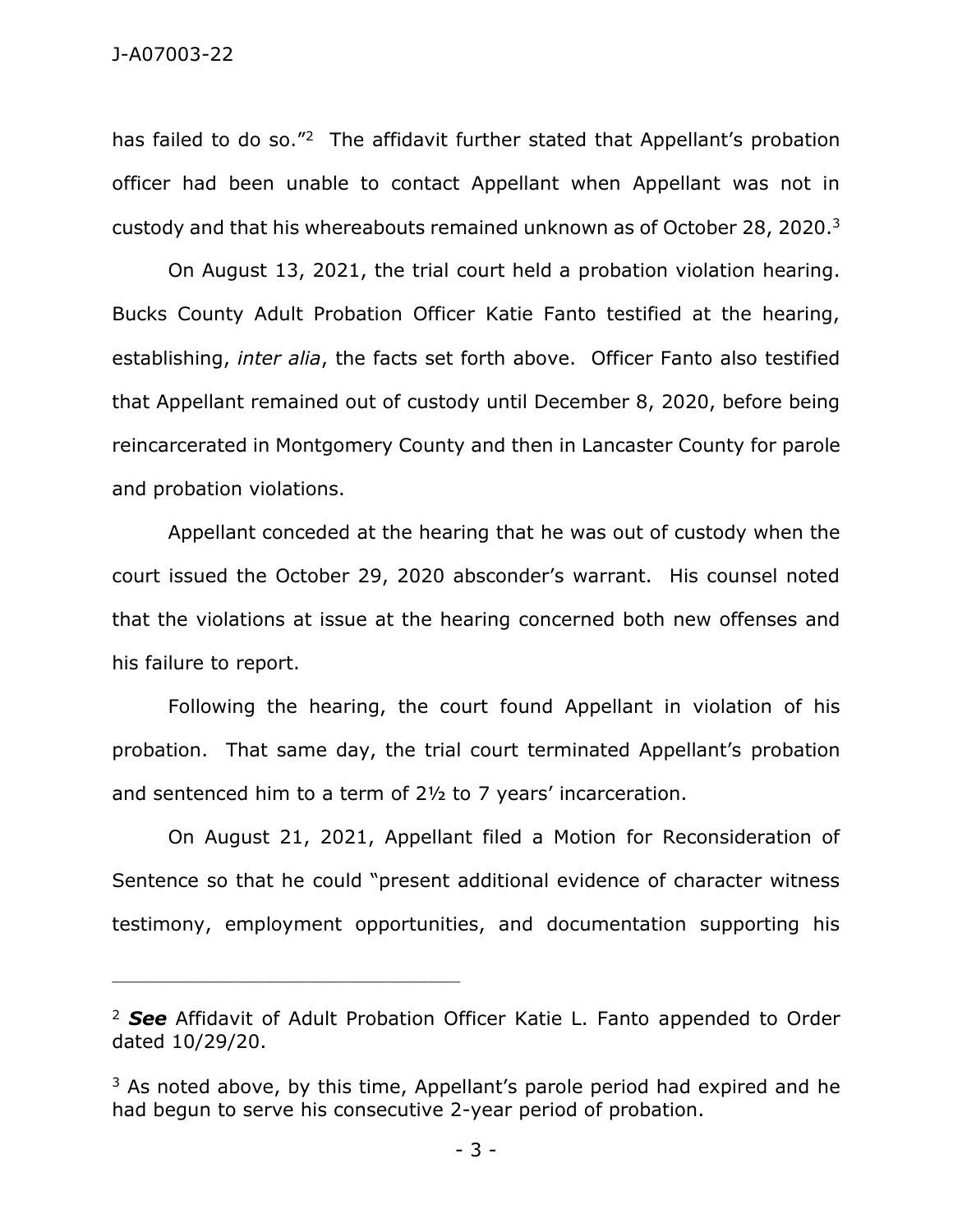current health conditions." Motion, 8/21/21, at ¶ 8. He also asserted that his sentence was unduly harsh because the sentencing court neglected to consider Appellant's rehabilitative needs, the non-violence of his crimes, and the impact COVID-19 had had on his health and his outlook on life. *Id.* at ¶¶ 9, 12-13.

On August 30, 2021, the trial court denied Appellant's Motion. This timely appeal followed. Both Appellant and the trial court have complied with Pa.R.A.P. 1925.

Appellant raises the following issues on appeal:

- A. Did the trial court err by revoking a consecutive probation term that had not commenced, and thus giving an illegal sentence in light of [*Commonwealth v.* ]*Simmons*[, 262 A.3d 512 (Pa. Super. 2021) (*en banc*)]?
- B. Did the trial court abuse its discretion in resentencing Appellant to a manifestly excessive sentence without clear violations and failing to consider all relevant factors?

Appellant's Brief at 10.

## **Issue I- Legality of Sentence**

In his first issue, Appellant asserts, relying on *Simmons*, *supra*, that the trial court imposed an illegal sentence when it found him in violation of a probation sentence Appellant had not yet begun serving. *Id.* at 14-15. In particular, Appellant claims that, at the time of the alleged violations, which he asserts took place in 2019, he was still serving a parole term of 11½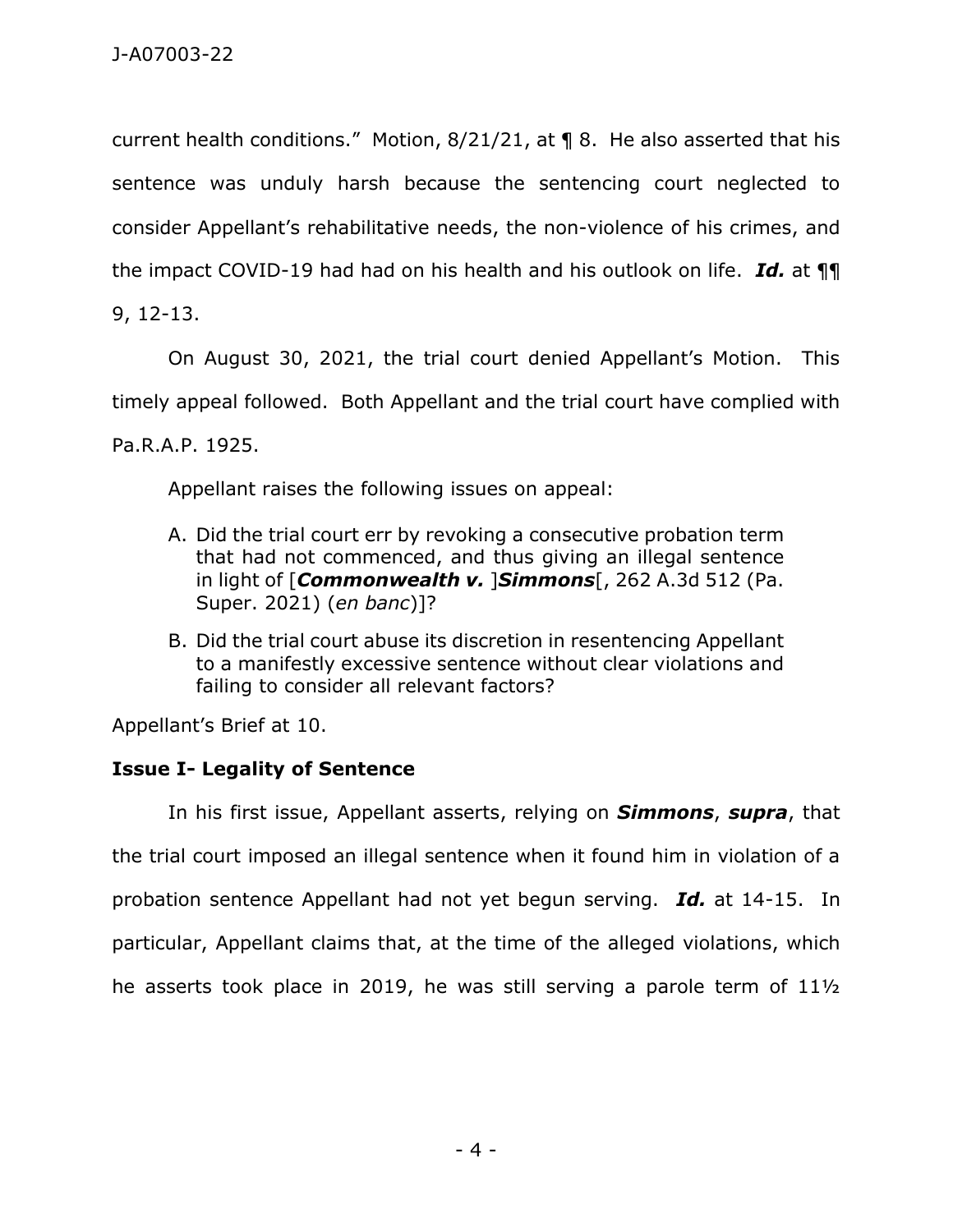months that the court had imposed on June 12, 2019.<sup>4</sup> *Id.* at 14. Appellant concludes, therefore, that because his probation sentence had not yet commenced, the court illegally revoked it and resentenced him to a term of incarceration. *Id.*

This claim implicates the legality of Appellant's sentence; thus, our standard of review is *de novo* and our scope of review is plenary. *Commonwealth v. Williams*, 980 A.2d 667, 672 (Pa. Super. 2009).

This Court recently addressed the issue of anticipatory revocation of probation in *Simmons*. In *Simmons*, the trial court sentenced the defendant to a term of 6 to 23 months' incarceration followed by a 3-year term of probation. *Simmons*, 262 A.3d at 514. While Appellant was on parole, he pleaded guilty to new crimes. *Id.* at 514-15.

As a result of his new convictions, the trial court revoked the defendant's parole, anticipatorily revoked his probation, and resentenced him to a term of 2½ to 5 years' imprisonment. *Id.* at 515. The defendant challenged the legality of the anticipatory revocation of his probation sentence. *Id.* The **Simmons** Court held that, where the trial court imposes a sentence of probation to be served consecutively to a defendant's sentence of incarceration, the defendant may not prospectively violate the conditions of a probationary order by committing a new crime after sentencing, but before the commencement of his probationary sentence. *Id.* at 524-25, 527-28.

<sup>4</sup> Appellant acknowledges that his parole term expired, and his probation sentence commenced, on May 27, 2020. Appellant's Brief at 15.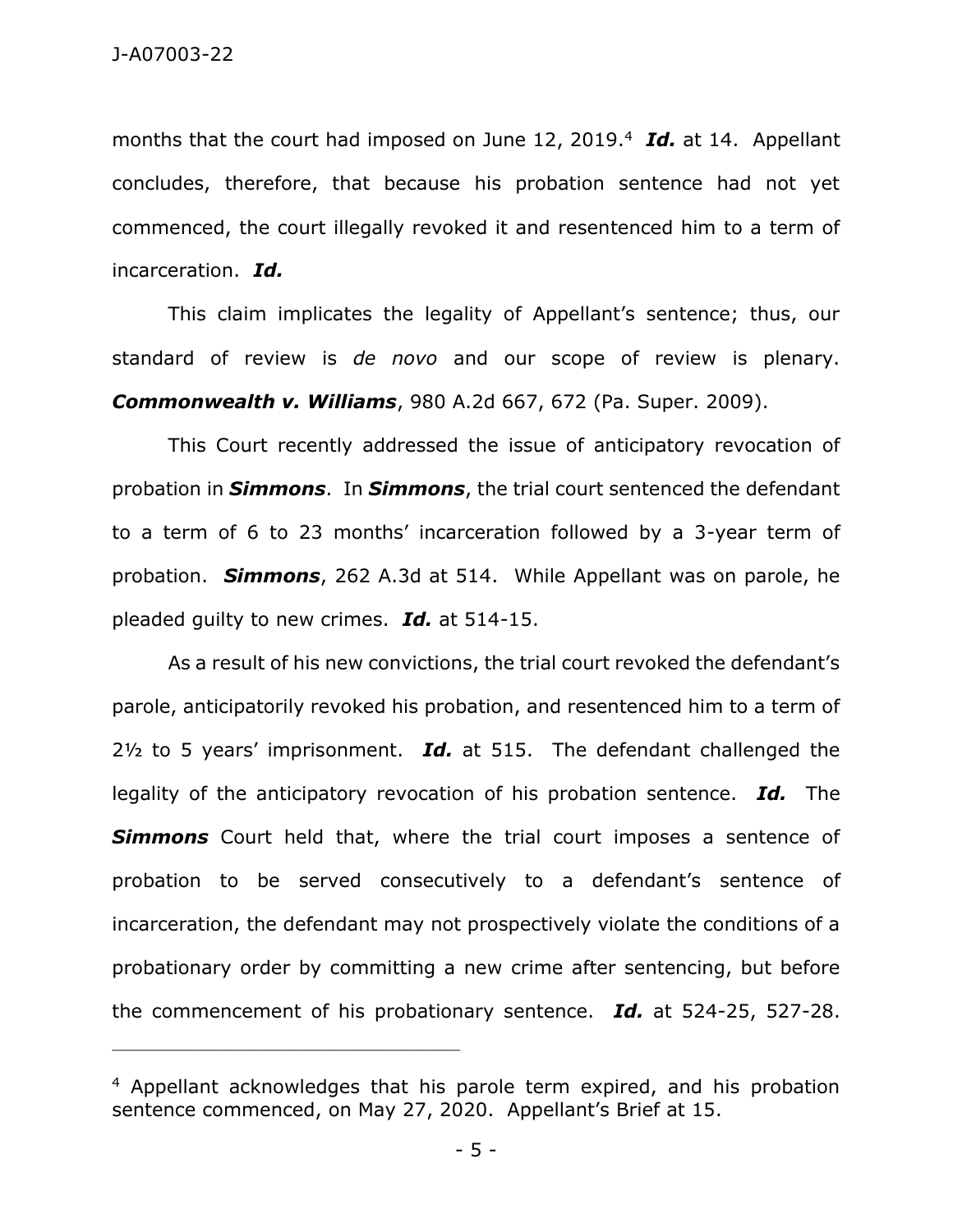Stated another way, the *Simmons* Court held that no statutory authority exists that permits a trial court to anticipatorily revoke an order of probation. **See id.** Accordingly, the **Simmons** Court vacated the defendant's judgment of sentence and remanded with instructions that the trial court reinstate the original order of probation. *Id.* at 527. The *Simmons* Court also concluded that the defendant's sentence of incarceration was illegal because the court imposed a new term of incarceration rather than ordering him to serve the balance of the valid sentence previously imposed. *Id.* at 528. The Court's remand order, thus, also directed the court to resentence the defendant on his parole violation. *Id.*

We find Appellant's reliance on *Simmons* misplaced. The record demonstrates that, while Appellant did incur new criminal charges before the commencement of his probation sentence, he also engaged in violative conduct after his probation commenced, when, after his release from custody in Washington, DC, Appellant failed to turn himself in on his out-of-state warrants as ordered by the court. In his Brief, Appellant concedes that his term of probation began on May 27, 2020, immediately following the expiration of his parole. *See* Appellant's Brief at 15 ("[T]he parole on that term would have expired on or about May 27, 2020, which is when the consecutive probation term would have commenced."). Appellant also conceded at his VOP hearing that he did not report to his probation officer between the time the court issued an absconder's warrant in October 2020, and his reincarceration on December 8, 2020. N.T., 8/13/21, at 8, 22. Thus,

- 6 -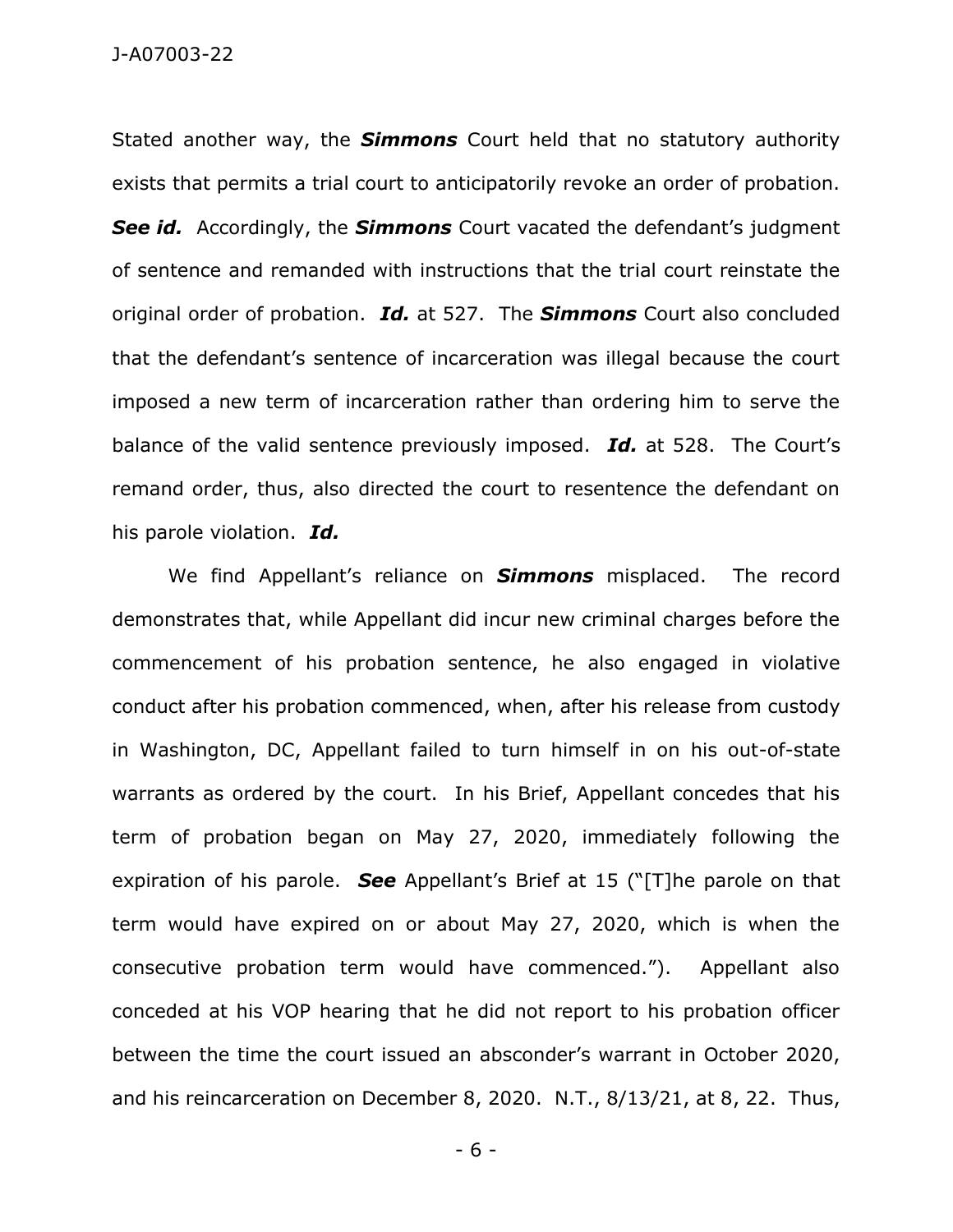the record belies Appellant's claim that his violative conduct occurred only during his parole period and, instead, confirms that Appellant likewise violated his probation by failing to report to his probation officer in October 2020 as ordered. Accordingly, *Simmons* is inapplicable and Appellant is not entitled to relief on this claim.

## **Issue II- Discretionary Aspects of Sentence**

In his second issue, Appellant asserts that the trial court imposed an excessive sentence because the record demonstrates that Appellant's violative conduct consisted merely of failing to report to his probation officer "presumably while [Appellant] was incarcerated" and because the court "generally failed to consider all relevant factors," including Appellant's rehabilitative needs, his character, the impact of his incarceration on his family, and the effect of the COVID-19 pandemic on him. Appellant's Brief at 17, 19-20, 24-25. He also avers that his sentence is excessive because it exceeded the probation department's recommendation of 2- to 4-years' incarceration. *Id.* at 25.

Appellant's issue challenges the discretionary aspects of his sentence. *See Commonwealth v. Malovich*, 903 A.2d 1247, 1250-51 (Pa. Super. 2006) (stating that a claim that the VOP court failed to consider factors under Section 9771(c) before imposing sentence of total confinement following probation revocation implicates the discretionary aspects of sentencing); *Commonwealth v. Lutes*, 793 A.2d 949, 964 (Pa. Super. 2002) (explaining that a claim that a sentence is manifestly excessive challenges the

- 7 -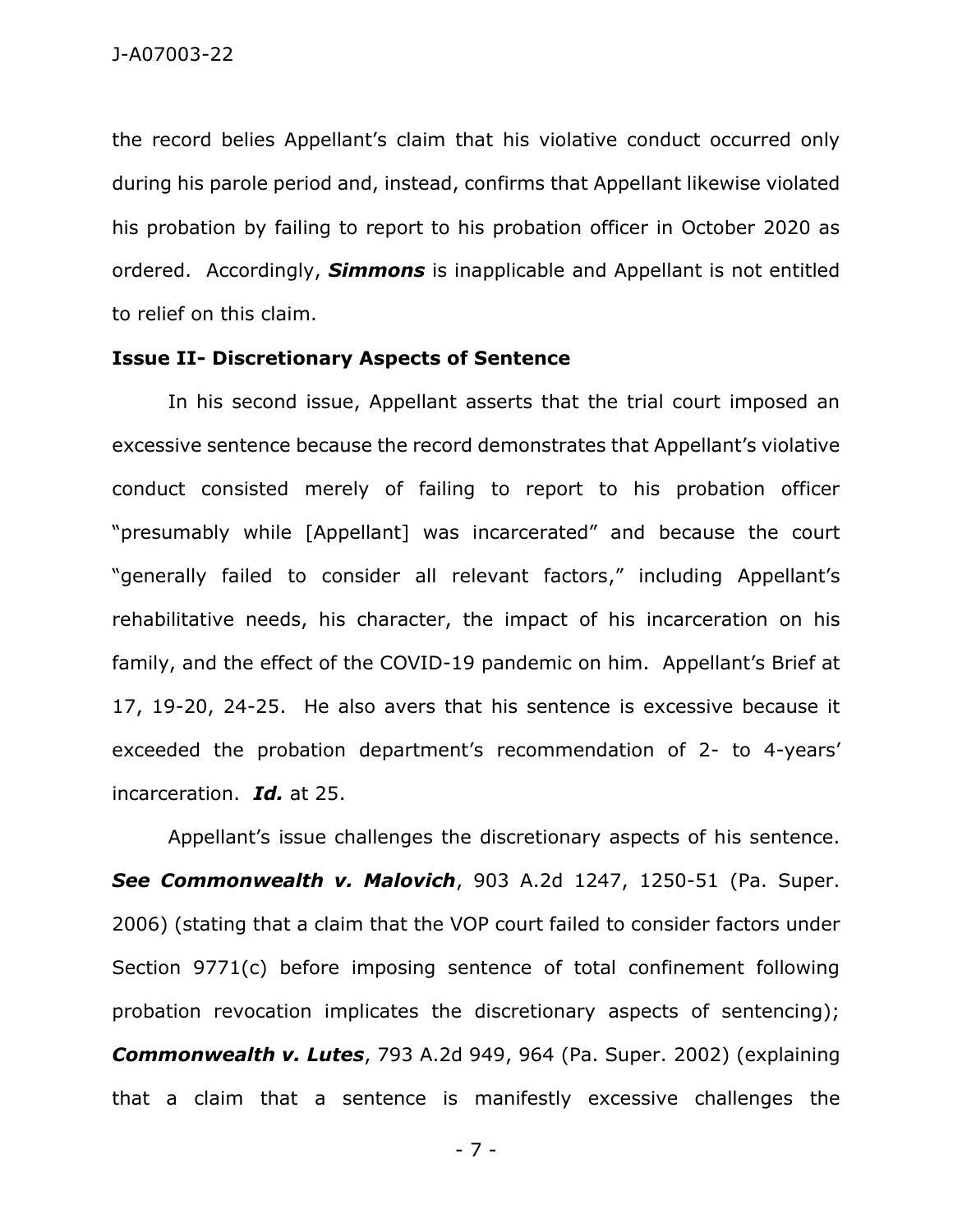discretionary aspects of sentencing); *Commonwealth v. Cruz-Centeno*, 668 A.2d 536, 545 (Pa. Super. 1995) (stating that an allegation that the court ignored mitigating factors challenges the discretionary aspects of sentencing).

Challenges to the discretionary aspects of sentence are not appealable as of right. *Commonwealth v. Leatherby*, 116 A.3d 73, 83 (Pa. Super. 2015). Rather, an appellant challenging the sentencing court's discretion must invoke this Court's jurisdiction by (1) filing a timely notice of appeal; (2) properly preserving the issue at sentencing or in a motion to reconsider and modify the sentence; (3) complying with Pa.R.A.P. 2119(f), which requires a separate section of the brief setting forth a concise statement of the reasons relied upon for allowance of appeal with respect to the discretionary aspects of a sentence; and (4) presenting a substantial question that the sentence appealed from is not appropriate under the Sentencing Code, 42 Pa.C.S. § 9781(b). *Id.*

Appellant preserved this sentencing challenge in a post-sentence motion,<sup>5</sup> filed a timely Notice of Appeal, and has included a Rule 2119(f)

<sup>5</sup> Our review of Appellant's Motion for Reconsideration of Sentence reveals that, while Appellant preserved his claim that the court failed to consider mitigating factors such as "evidence of character witness testimony, employment opportunities, and documentation supporting his current health conditions," *see* Motion at ¶ 8, he did not assert, as he does now in his Brief, that his sentence was excessive because the Commonwealth only proved that he committed reporting violations. Nor did Appellant include this claim in his Rule 1925(b) Statement. Thus, he has waived this claim. *See* Pa.R.A.P. Pa.R.A.P. 302(a) ("Issues not raised in the trial court are waived and cannot be raised for the first time on appeal."); Pa.R.A.P. 1925(b)(4)(vii) ("Issues not included in the Statement . . . are waived.").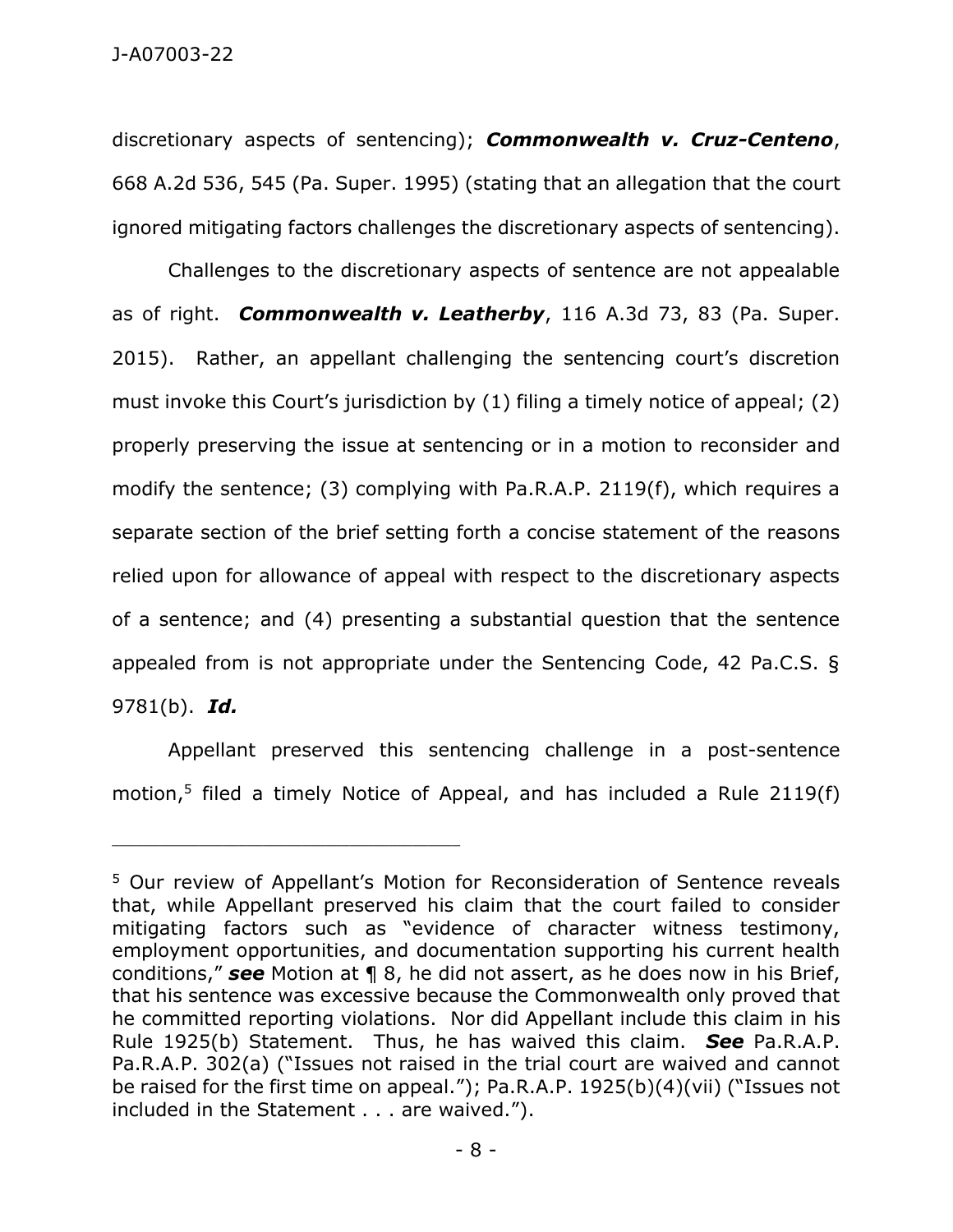Statement in his Brief to this Court. We, thus, proceed to consider whether he has raised a substantial question for our review.

"The determination of what constitutes a substantial question must be evaluated on a case-by-case basis." *Commonwealth v. Anderson*, 830 A.2d 1013, 1018 (Pa. Super. 2003). A substantial question exists "only when the appellant advances a colorable argument that the sentencing judge's actions were either: (1) inconsistent with a specific provision of the Sentencing Code; or (2) contrary to the fundamental norms which underlie the sentencing process." *Commonwealth v. Phillips*, 946 A.2d 103, 112 (Pa. Super. 2008) (citation omitted).

Appellant has raised a substantial question by asserting that the VOP court did not consider all the sentencing factors, in particular his rehabilitative needs, before imposing sentence. *See Commonwealth v. Cartrette*, 83 A.3d 1030, 1042-43 (Pa. Super. 2013) (*en banc*) (concluding that an appellant presents a substantial question by alleging that his sentence is manifestly excessive because court did not consider all sentencing factors); *Commonwealth v. Dodge*, 77 A.3d 1263, 1270-73 (Pa. Super. 2013) (finding a substantial question where an appellant alleged that his sentence was "clearly unreasonable" because court did not consider his rehabilitative needs).

"In general, the imposition of sentence following the revocation of probation is vested within the sound discretion of the trial court, which, absent an abuse of that discretion, will not be disturbed on appeal." *Phillips*, 946

- 9 -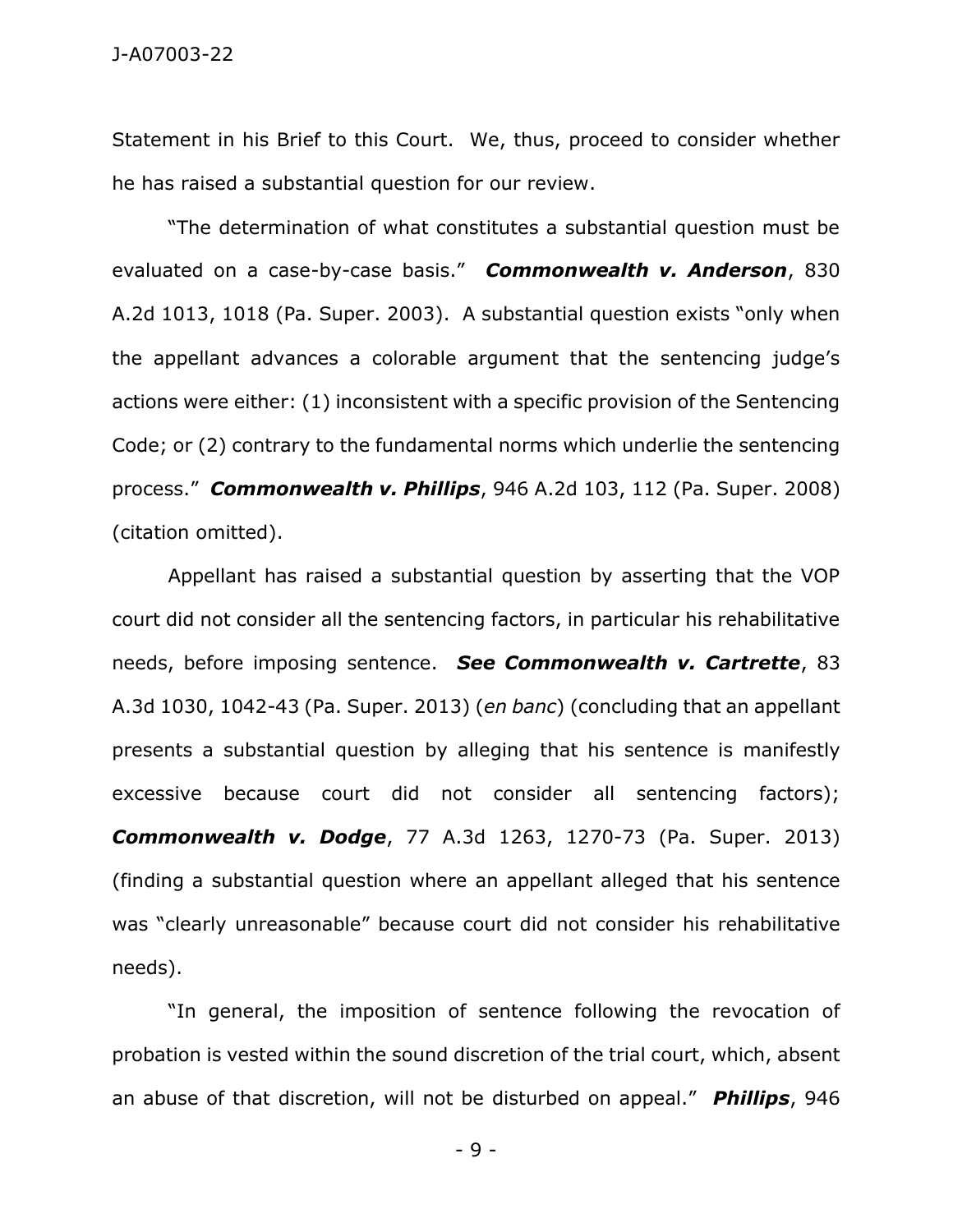A.2d at 112. Following the revocation of probation, the court may impose a sentence of total confinement if any of the following conditions exist: the defendant has been convicted of another crime; the conduct of the defendant indicates it is likely he will commit another crime if he is not imprisoned; or, such a sentence is essential to vindicate the authority of the court. *See* 42 Pa.C.S. § 9771(c). The Sentencing Guidelines do not apply to sentences imposed following a revocation of probation. *Commonwealth v. Ferguson*, 893 A.2d 735, 739 (Pa. Super. 2006). Rather, "upon sentencing following a revocation of probation, the trial court is limited only by the maximum sentence that it could have imposed originally at the time of the probationary sentence." *Commonwealth v. Tann*, 79 A.3d 1130, 1132 (Pa. Super. 2013) (citation omitted).

Pursuant to Section 9721(b), "the court shall follow the general principle that the sentence imposed should call for total confinement that is consistent with the protection of the public, the gravity of the offense as it relates to the impact on the life of the victim and on the community, and the rehabilitative needs of the defendant." 42 Pa.C.S. § 9721(b). "A sentencing court need not undertake a lengthy discourse for its reasons for imposing a sentence or specifically reference the statute in question[.]" *Commonwealth v. Crump*, 995 A.2d 1280, 1283 (Pa. Super. 2010.) Rather, the record as a whole must reflect the resentencing court's consideration of the facts of the case and the defendant's character. *Id.*

- 10 -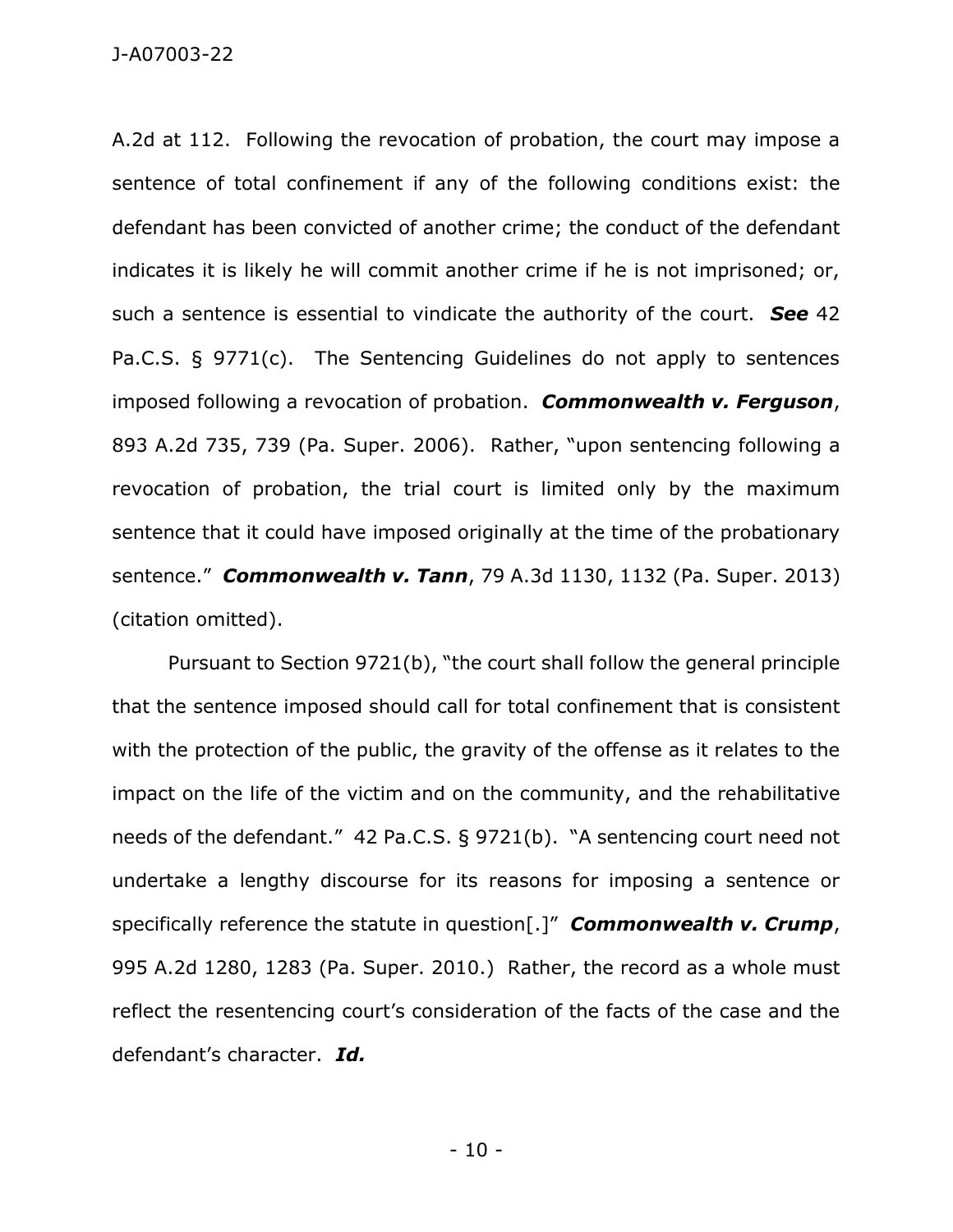Instantly, the VOP court, after considering the record as a whole, found

meritless Appellant's claims that the court imposed an excessive sentence. It

explained as follows:

First, when fashioning a sentence, this [c]ourt considered Appellant's lengthy, multi-state criminal history that spans back to 1988. Appellant is 51 years old and has over 20 convictions as an adult for charges such as theft and assault. In fact, at the time of this sentencing, Appellant still had open matters in New Jersey and New York. It is clear to this [c]ourt that Appellant has had plenty of opportunities to change his behavior and to take advantage of programs offered by county correctional facilities and treatment centers, yet he has consistently failed to do so. Further, not only has Appellant incurred new convictions, he has routinely failed to appear in court and has obtained absconder warrants from multiple jurisdictions. He has indicated that he does not take [c]ourt orders seriously and has a high likelihood of reoffending.

Second, this [c]ourt considered the nature of Appellant's crimes and found that incarceration was necessary to protect the public. Appellant's crimes are almost all theft related and include identity theft and credit card theft. These are not victimless crimes. Appellant has shown a complete disregard for the community and does not consider the lives of those he impacts. He received a near maximum county sentence previously and then began to commit crimes again upon his release.

At the hearing, Appellant stated that this time was different because he contracted Coronavirus and has new outlook on life. However, there was no mention of any treatment programs or centers Appellant was involved in or hoped to be involved in. There was no mention of remorse for prior victims. There was no mention of acceptance of responsibility for Appellant's actions. Appellant merely offered more excuses for his behavior and conjured up a new reason why this [c]ourt should yet again reprieve him from the consequences of his actions.

Upon consideration of the outlined factors, this [c]ourt believed a sentence of total confinement was necessary and appropriate. It is the only sentence this [c]ourt could impose to show Appellant the seriousness of his conduct. No other sentence has worked